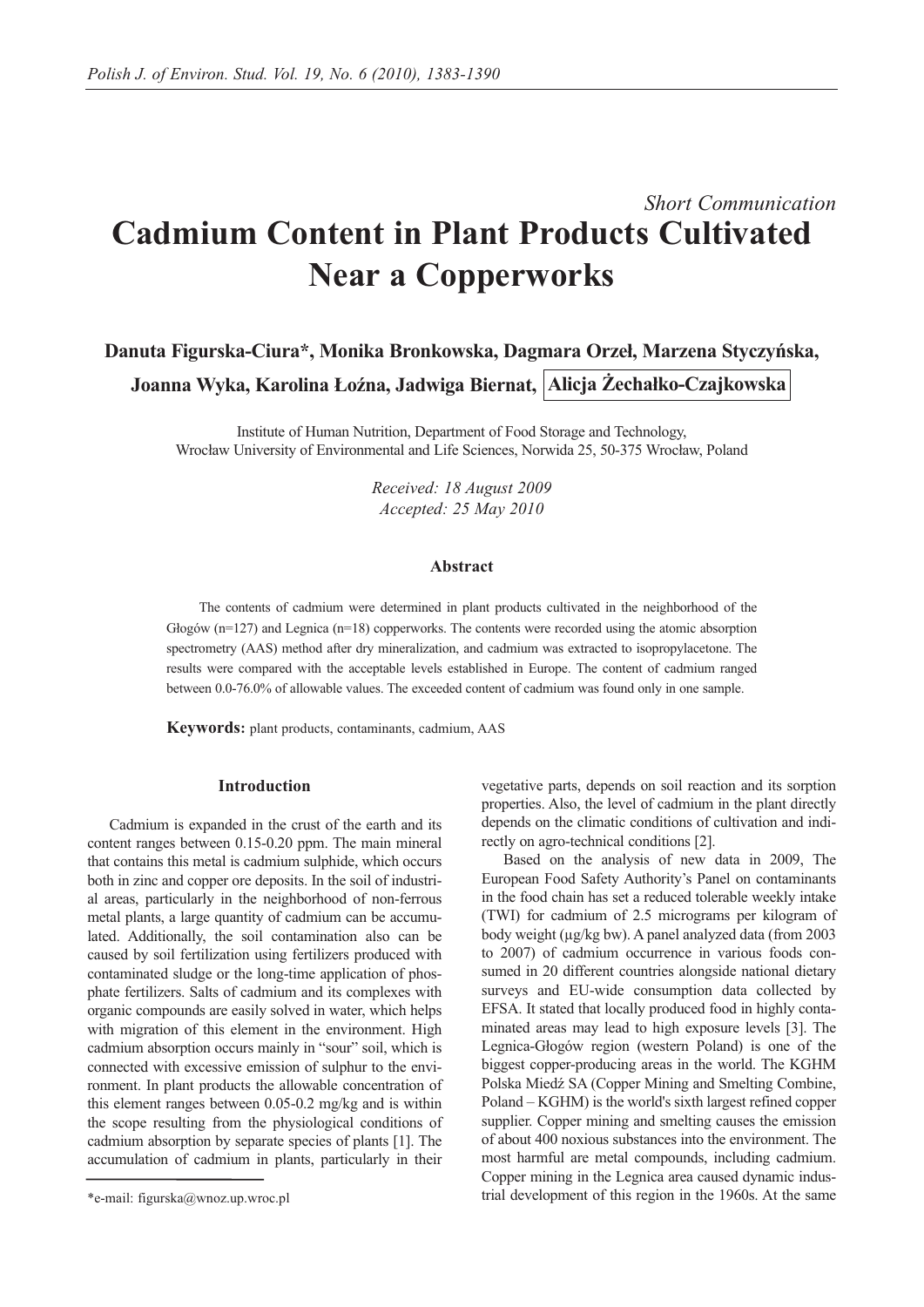time, the air and soil contamination with trace elements increased as a result of particulate emissions, contaminated plant sewage, and flotation wastes [4]. The increased emission of sulphur dioxide from Legnica and Głogów smelters caused acid rain and sour soils. As a consequence of environment degradation, a protective zone was designated around Legnica and Głogów smelters, and almost all the inhabitants in the zones were resettled. Only a few farms remained in the Głogów smelter. In 2006 Polish law eliminated the conception of protective zones. Current law states that smelters are obligated to limit environmental impact to their own property, and therefore the land comprising the former protective zones remains in the possession of the smelters. Directly in environmental protection, the modernization of plants and investments (e.g. modern technologies of particulates elimination) considerably reduced the release of metals to the environment. In 1985-2002, the release of particulates to the atmosphere from the Copper Plant Głogów was reduced by 94% [5].

The complete elimination of the copper industry in the Legnica-Głogów area is not possible, even with the priority of environmental protection. Trace elements accumulated to the soils for many years caused the penetration of toxic elements to the cultivated plants and linked the food chains, particularly in the case of acid soil management as the lack of organic fertilization and liming. Based on the State Institute of Environmental Protection investigations, and according to the Decree by the Ministry of the Environment, in 2004 and 2007 the soil in the Głogów region was classified as contaminated from level I (elevated contents) to III (average contamination), including cadmium contents [6].

Plant products are a significant part of toxic trace elements of a daily food ration. It is estimated that for people who are not exposed to cadmium, and plant products are the source of 50-60% total amount of cadmium intake [7, 8]. The continuous monitoring of the foodstuff contamination on the area affected the copper industry is the key for countermeasures taken on the field of health and ecological policy. Following the changes of contamination associated with investments of environmental protection, it is necessary for proper evaluation and the possible follow-up actions.

The aim of these examinations was to evaluate the cadmium contamination in food products cultivated in the neighborhood of the Głogów and Legnica copperworks against the background of significant improvement to the environmental condition caused by reduction of particulate emissions by copper plants in past years.

## **Material and Methods**

Cereal grains (wheat, barley, wheat-rye, rye), potatoes, vegetables (carrots, beetroots, cabbage, parsley tomatoes) and fruits (apples, pears) were examined. Cadmium contents were analyzed in 145 samples collected between September and October 2005 from farms located in the area around the Głogów (Fig. 1) and Legnica (Fig. 2) copperworks.

Products were collected directly from crop fields, gardens or storage places (cereals) both in the protection zone and the area outside the zone of the Głogów copperworks. Potatoes, vegetables, and fruit originated mainly from small



Fig. 1. Places of samples colletion in Głogów smelter area (1 cm -approx. 2 km).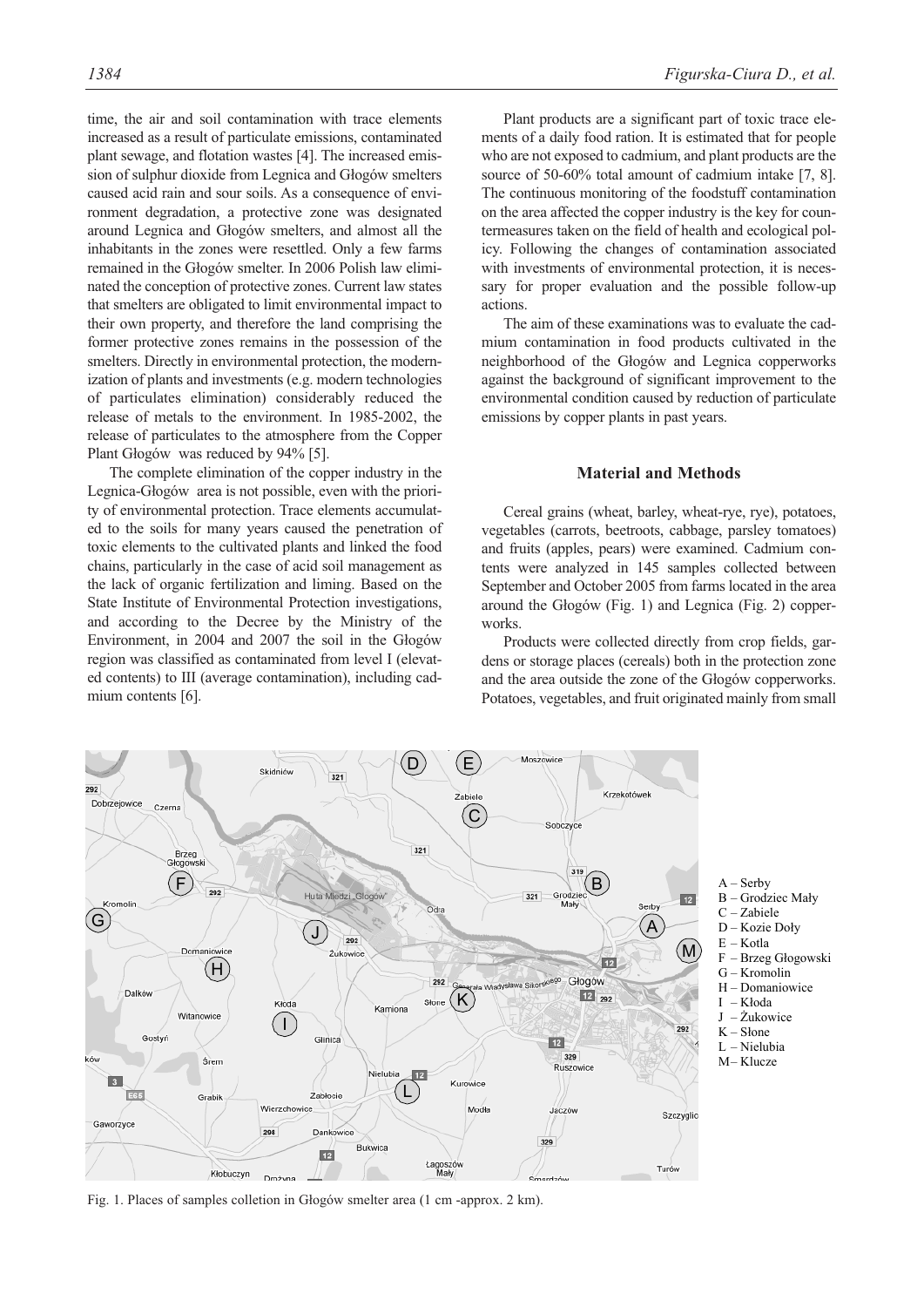

Fig. 2. Places of samples colletion in Legnica smelter area (1 cm -approx. 1 km).

growings were designed for local market and domestic use. Samples from the protection zone of Legnica copperworks were collected from gardens that had remained after farm liquidation or as wild berries.

Samples were collected by a staff from the Institute of Human Nutrition in the presence of farm owners and copperworks representatives. Products were taken from equally placed points depending on the size of the crop. Then material was put together into one crop sample of 1-3 kg. Products (except cereals) were processed in the same way as for consumption. Potatoes and root vegetable samples were washed, dried, peeled, and crumbled. After removing damaged leaves, vegetables were washed, dried, and crumbled. Fruits were washed, dried, and crumbled without peeling, but after removing the seed pockets. The part of a crumbled field sample (500-800 g) was prepared as an average laboratory sample, frozen and stored at -18ºC for further analysis. 500 g cereal grains samples were ground and kept at room temperature after removing the impurities.

To determine cadmium contents, 20 g samples were weighed and dry-mineralized in a muffle furnace at 450ºC for ca. 24 h. Incinerated samples were dissolved in 2%  $HNO<sub>3</sub>(V)$ , evaporated, and re-combusted at 450 $^{\circ}$ C. The obtained ash was dissolved in 25 mL of  $2\%$  HNO<sub>3</sub>(V). The cadmium contents were determined with the application of atomic absorption spectrometry (AAS) and the use of a Varian AA240FS spectrometer. The determination of cadmium was carried out after treating the sample with ammonium pyrrolidyldithiocarbamate (APDC), and the extraction of isobutyl methyl ketone (MBIK) in accordance with European standards EN 14084:2004 and EN 13804:2002. Determination limit was specified as 0.0009 μg/ml in accordance with a regulation issued by the Polish Ministry of Health. The accuracy of determinations ranged between 3-7%. The average recovery of cadmium reached 98%.

# **Results and Discussion**

The determined cadmium contents in the food products cultivated in the neighborhood of copperworks Głogów and Legnica were presented in Tables 1 and 2, respectively. Available data of cadmium contamination of investigated products published in the last decade in different Polish areas, as well as in other countries, are presented in Table 3.

Cadmium is an environmental contaminant because of increasing exposure and its established carcinogenicity. The anthropogenic mobilization index for cadmium is high due to the widespread use of the element in a number of industrial processes. Increased concentrations of this element in soil may occur close to industrial emission sources, particularly those of nonferrous mining and metal refining industries. The cadmium uptake in a specific plant species is proportional to the cadmium content of the soil and depends on other factors such as soil pH, content of clay, organic material and agricultural practice. Determined content of toxic metals in food products depends on the degree of environmental pollution. The copper mining region of Głogów and Legnica is highly polluted with metals, and increased levels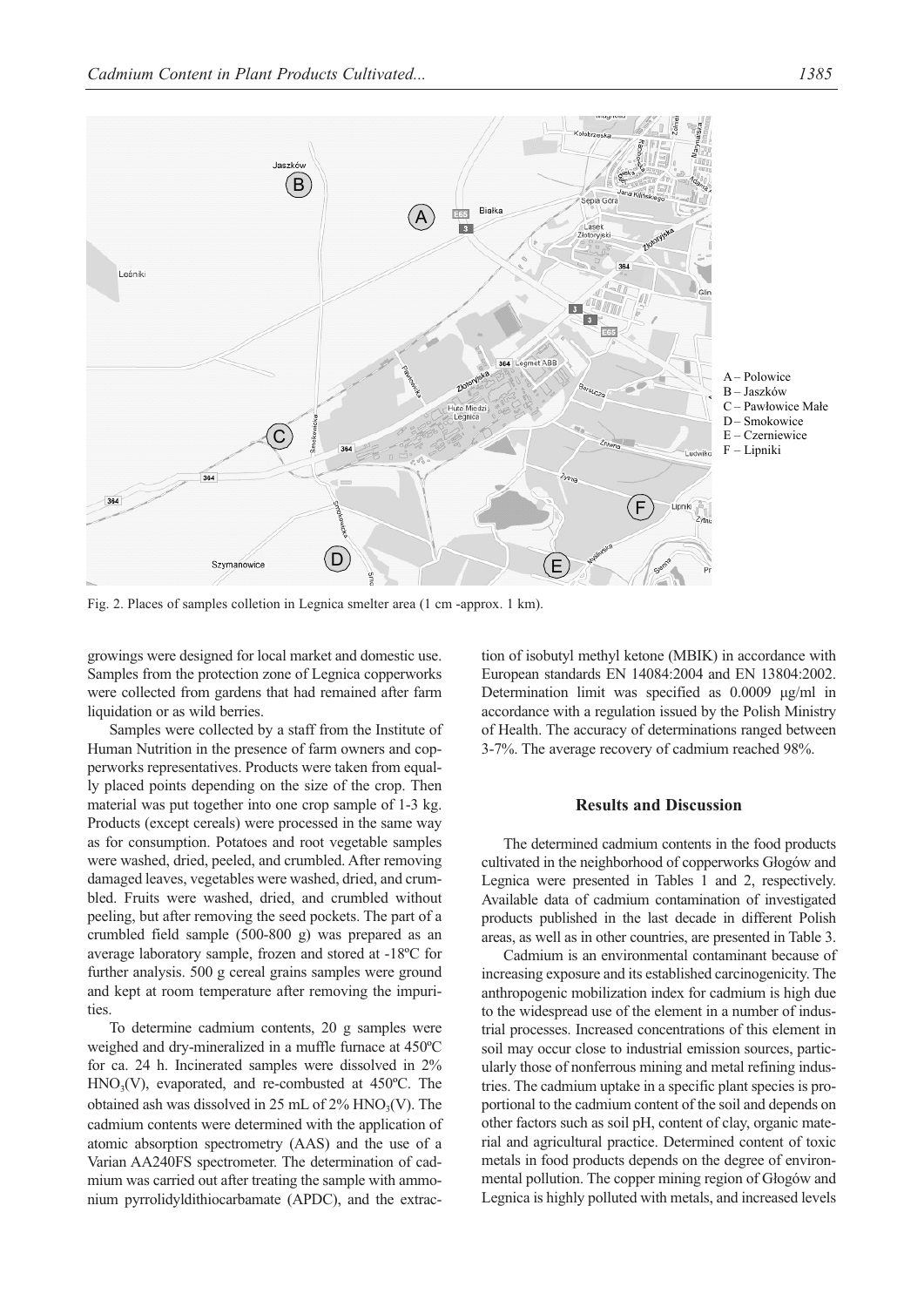| No.            | Plant product   | $\boldsymbol{n}$ | Places of sample collec-                       | Contents of Cd [mg/kg] |                 | Permissible<br>value | Contents of Cd<br>[% of permissible value] |               |
|----------------|-----------------|------------------|------------------------------------------------|------------------------|-----------------|----------------------|--------------------------------------------|---------------|
|                |                 |                  | tion marked in Fig. 1                          | $\overline{x} \pm SD$  | min-max         | [mg/kg]              | $\overline{\mathbf{x}}$                    | min-max       |
| $\mathbf{1}$   | wheat           | 12               | A, B, C, D, E, F, G, H, I,<br>2xJ, K, L, M     | $0.027 \pm 0.0053$     | 0.019-0.037     | 0.2                  | 13.5                                       | $9.5 - 18.5$  |
| 2              | rye             | 3                | H, I, J                                        | $0.019 \pm 0.0125$     | $0.01 - 0.033$  | 0.1                  | 19                                         | $10.0 - 33.0$ |
| 3              | wheat-rye       | 5                | C, E, F, L, M                                  | $0.046 \pm 0.0393$     | $0.016 - 0.114$ | 0.1                  | 46                                         | 16-114.0      |
| $\overline{4}$ | barley          | $\overline{7}$   | B, C, E, H, I, J, L                            | $0.02 \pm 0.0051$      | $0.011 - 0.025$ | 0.1                  | 20                                         | $11.0 - 25.0$ |
| 5              | potato          | 16               | A, 2xB, C, D, E, F, G, H,<br>2xI, 2xJ, K, L, M | $0.009 \pm 0.0041$     | $0.004 - 0.021$ | 0.1                  | $\mathbf{Q}$                               | $4 - 21$      |
| 6              | carrot          | 13               | B, C, D, F, G, H, 2xI,<br>2xJ, K, L, M         | $0.014 \pm 0.0128$     | $0.004 - 0.05$  | 0.1                  | 14                                         | $4.0 - 50.0$  |
| $\tau$         | beetroot        | 11               | A, B, C, D, F, G, H, I, J,<br>L, M             | $0.011 \pm 0.0107$     | 0.004-0.039     | 0.1                  | 11                                         | $4.0 - 39$    |
| 8              | cabbage         | 8                | B, C, G, I, 2xJ, L, M                          | $0.003 \pm 0.0012$     | $0.002 - 0.005$ | 0.2                  | 1.5                                        | $1.0 - 2.5$   |
| 9              | parsley (root)  | 11               | B, C, D, F, G, H, 2xI, J,<br>L, M              | $0.007 \pm 0.0022$     | $0.003 - 0.01$  | 0.1                  | $\overline{7}$                             | $3.0 - 10$    |
| 10             | parsley (green) | 12               | 2xB, C, D, F, G, H, 2xI,<br>J, L, M            | $0.017 \pm 0.009$      | $0.009 - 0.041$ | 0.2                  | 8.5                                        | $4.5 - 20.5$  |
| 11             | tomato          | 10               | A, 2xB, C, D, F, G, I,2xJ                      | $0.005 \pm 0.0019$     | $0.003 - 0.009$ | 0.05                 | 10                                         | $6.0 - 18.0$  |
| 12             | apple           | 12               | A, B, C, D, F, G, H, I, J,<br>K, M             | $0.002 \pm 0.0008$     | $0.000 - 0.003$ | 0.05                 | $\overline{4}$                             | $0.0 - 6.0$   |
| 13             | pear            | 6                | A, B, C, G, H, I                               | $0.004 \pm 0.0043$     | $0.002 - 0.012$ | 0.05                 | 8                                          | $4.0 - 24.0$  |

Table 1. Contents of cadmium in plant products from the area of Głogów copperworks in mg/kg and % of permissible values.

Table 2. Contents of cadmium in plant products from the area of Legnica copperworks in mg/kg and % of permissible values.

| No.            | Plant product            | n | Places of sample collec-<br>tion marked in Fig. 2 | Contents of Cd [mg/kg] |                 | Permissible<br>value | Contents of Cd<br>[% of permissible value] |               |
|----------------|--------------------------|---|---------------------------------------------------|------------------------|-----------------|----------------------|--------------------------------------------|---------------|
|                |                          |   |                                                   | $\overline{x} \pm SD$  | min-max         | [mg/kg]              | $\mathbf{x}$                               | min-max       |
|                | apple                    | 6 | A, 2xB, 2xC, D                                    | $0.003 \pm 0.001$      | $0.002 - 0.004$ | 0.05                 | 5.3                                        | $4.0 - 8.0$   |
| ◠<br>∠         | pear                     | 6 | A, C, D, 2xE, F                                   | $0.007 \pm 0.001$      | $0.004 - 0.008$ | 0.05                 | 13.3                                       | $8.0 - 16.0$  |
| 3              | blackberry               | 3 | D, E, F                                           | $0.01 \pm 0.007$       | $0.005 - 0.018$ | 0.05                 | 20                                         | $10.0 - 36.0$ |
| $\overline{4}$ | hip (dog-rose)<br>fruit) | 3 | $2xD$ , E                                         | $0.028 \pm 0.017$      | 0.008-0.038     | 0.05                 | 56                                         | $16.0 - 76.0$ |

of mainly lead and copper in products from this area have appeared in previous investigations by our team as well as in other authors' works [9-11]. In our work, products were collected from areas affected by copper-smelting activities. Due to technical and logistical reasons, it was impossible to analyze other factors that might influence the product contamination (fertilization, soil properties, agro-technical conditions).

Data from reliable analyses performed in several countries indicate that most foodstuffs have a cadmium concentration in the range between 0.005-0.100 mg/kg [3, 12].

In determined products, excluding one sample, the cadmium content was rather low and ranged between 0.000- 0.050 mg/kg. The contamination of determined cereals was found within allowable limits, except one sample of wheatrye, for which the 114% of allowable quantity was determined. This sample was originated from one of a few farms remaining in the Głogów smelter protection zone. The average cadmium contents in wheat did not exceed 20% of allowable value. The contamination of other cereals was similar and ranged between 16-40% of allowable value. The estimated contamination of toxic metals in plant prod-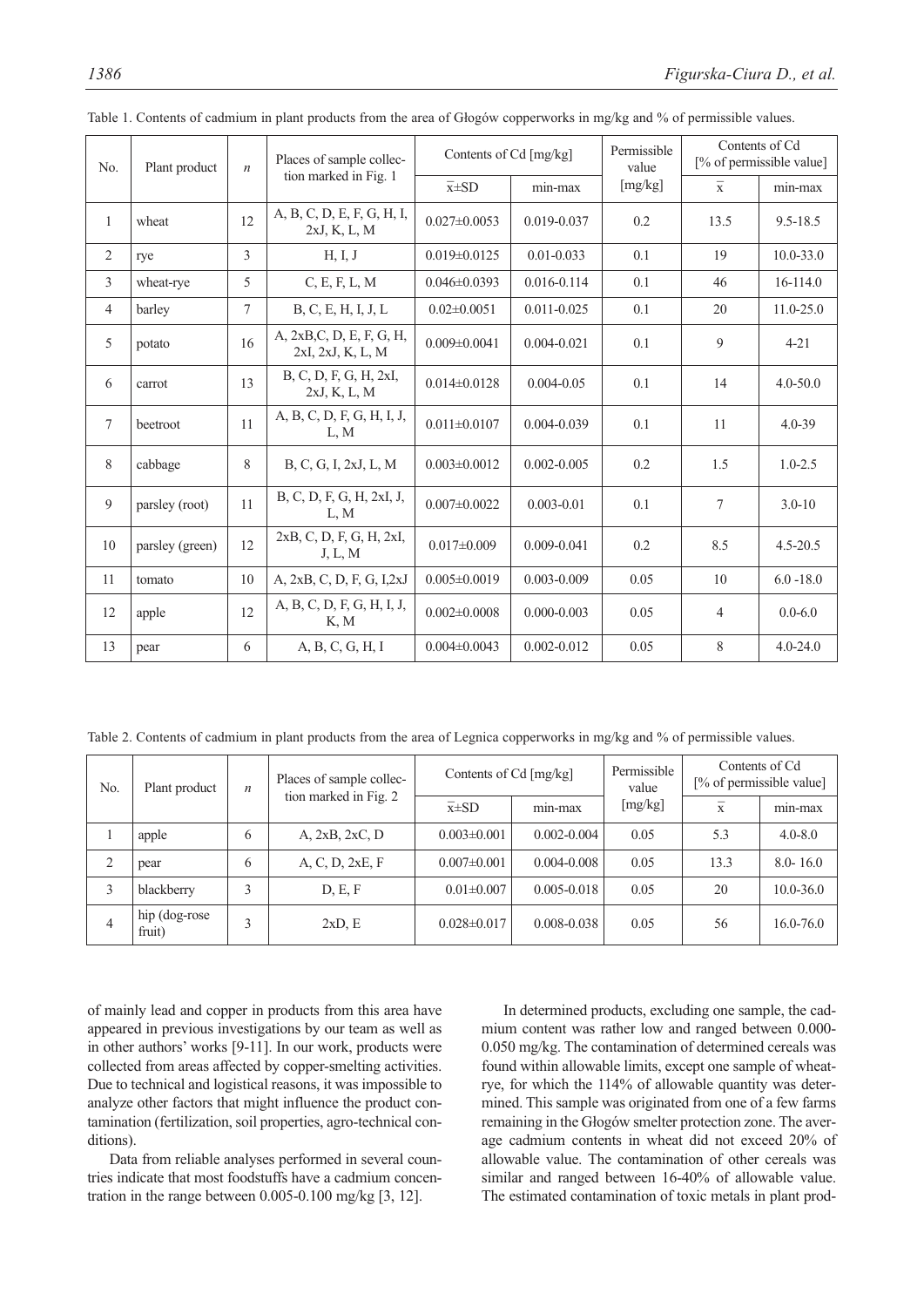| Plant product      |                        | Contents of Cd [mg/kg]  |                        | Country (aera)                              | References |  |
|--------------------|------------------------|-------------------------|------------------------|---------------------------------------------|------------|--|
|                    |                        | $\overline{\mathbf{x}}$ | min-max                |                                             |            |  |
|                    | cereals grains         | 0.035                   |                        | Poland (neighborhood of Głogów copperworks) | $[9]$      |  |
|                    |                        | 0.148                   |                        | Poland (southern Poland)                    |            |  |
| Cereals            |                        |                         | $0.04 - 0.07$          | Poland (other regions)                      | $[16]$     |  |
|                    | wheat grains           | 0.045                   | Poland (whole country) |                                             |            |  |
|                    |                        | 0.054                   |                        | Poland (western Poland)                     | $[13]$     |  |
|                    |                        | 0.083                   |                        | Poland (southeastern Poland)                |            |  |
|                    | wheat, barley, rye     | < 0.001                 |                        | Finland                                     | $[14]$     |  |
|                    | wheat grains and flour | 0.03                    |                        | European countries                          | $[3]$      |  |
|                    |                        |                         | 0.004-0.049            | Poland (neighborhood of Głogów copperworks) | $[10]$     |  |
|                    |                        | 0.27                    |                        | Poland (Legnica region)                     | $[11]$     |  |
|                    |                        |                         | $0.004 - 0.109$        | Poland (Kielce province)                    | $[16]$     |  |
|                    |                        |                         | 0.016-0.044            | Poland (Tarnobrzeg industrial zone)         | $[15]$     |  |
|                    |                        |                         | $0.001 - 0.024$        | Poland (Tarnobrzeg rural zone)              |            |  |
|                    |                        |                         | $0.04 - 0.106$         | Poland (southern Poland)                    |            |  |
| Potatoes           | potatoes               |                         | 0.018-0.048            | Poland (other regions)                      | $[16]$     |  |
|                    |                        | 0.009                   |                        | Poland (north - eastern)                    | $[13]$     |  |
|                    |                        | 0.017                   |                        | Poland (north - western)                    |            |  |
|                    |                        | 0.026                   |                        | Poland (central)                            |            |  |
|                    |                        | 0.009                   |                        | Greece                                      | $[20]$     |  |
|                    |                        | 0.021                   |                        | European countries                          | $[3]$      |  |
|                    |                        | 0.016                   |                        | Poland (neighborhood of Głogów copperworks) | $[10]$     |  |
|                    |                        |                         | $0.003 - 0.73$         | Poland (Kielce province)                    | $[16]$     |  |
|                    | carrots                | 0.52                    |                        | Poland (Płock Refinery region)              | $[18]$     |  |
|                    |                        | 0.011                   |                        | Greece                                      | $[19]$     |  |
|                    |                        | 0.005                   |                        | Greece                                      | $[20]$     |  |
|                    |                        | 0.015                   |                        | Poland (neighborhood of Głogów copperworks) | $[10]$     |  |
|                    |                        |                         | $0.008 - 0.038$        | Poland (Tarnobrzeg industrial zone)         |            |  |
|                    |                        |                         | $0.005 - 0.018$        | Poland (Tarnobrzeg rural zone)              | $[15]$     |  |
| Root<br>vegetables | beetroot               |                         | $0.003 - 0.163$        | Poland (Kielce province)                    | $[16]$     |  |
|                    |                        | 0.27                    |                        | Poland (Płock Refinery region)              | $[18]$     |  |
|                    |                        | 0.014                   |                        | Greece                                      | $[19]$     |  |
|                    |                        |                         | 0.016-0.033            | Poland (Tarnobrzeg industrial zone)         | $[15]$     |  |
|                    |                        |                         | $0.009 - 0.024$        | Poland (Tarnobrzeg rural zone)              |            |  |
|                    | parsley root           |                         | 0.016-0.049            | Poland (Legnica region)                     | $[11]$     |  |
|                    |                        | 0.017                   |                        | Poland (neighborhood of Głogów copperworks) | $[11]$     |  |
|                    |                        |                         | $0.005 - 0.122$        | Poland (Kielce province)                    | $[16]$     |  |
|                    | root vegetables        | 0.0205                  |                        | European countries                          | $[3]$      |  |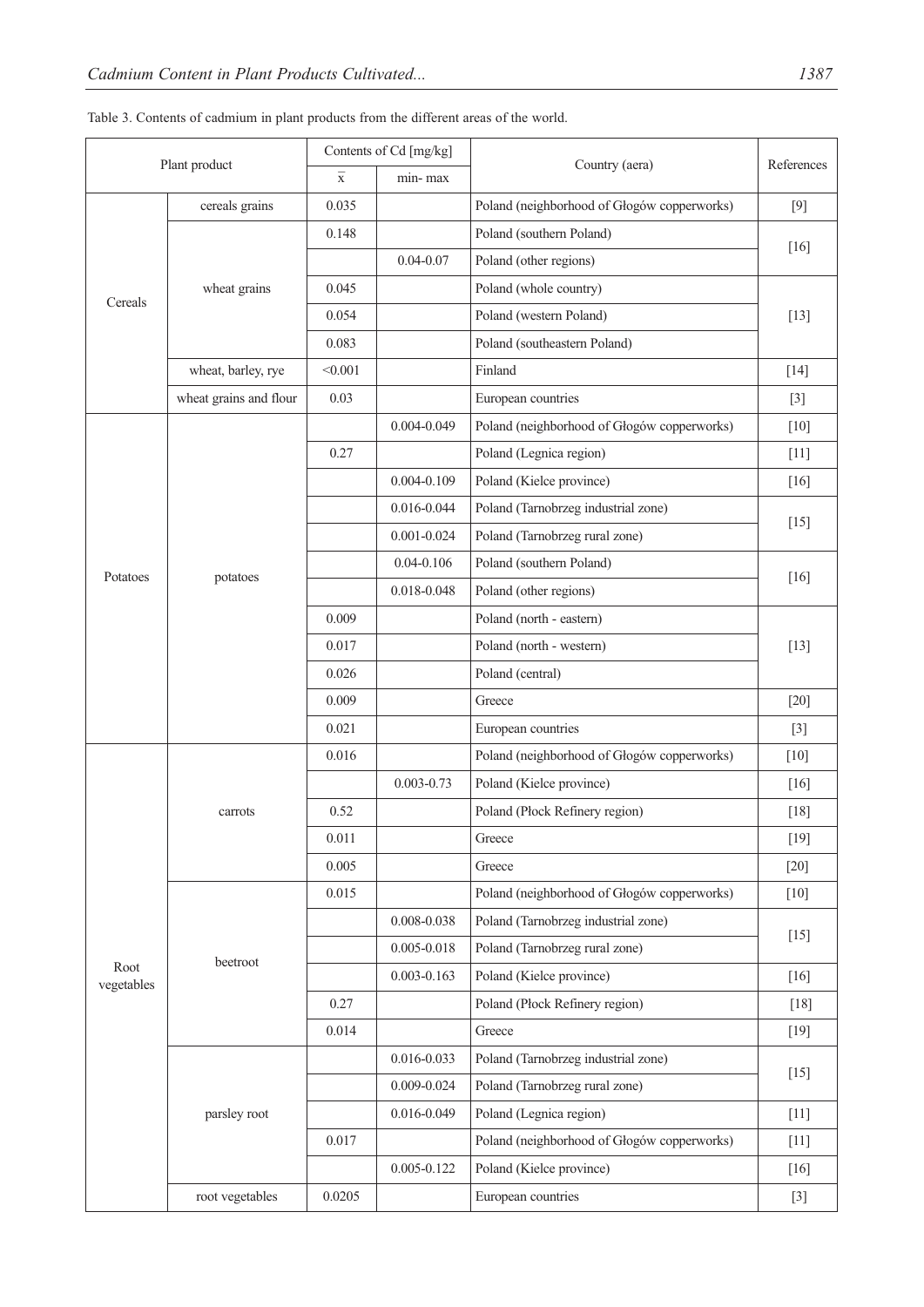| Plant product       |                  | Contents of Cd [mg/kg]  |                 |                                             |                    |  |
|---------------------|------------------|-------------------------|-----------------|---------------------------------------------|--------------------|--|
|                     |                  | $\overline{\mathrm{x}}$ | min-max         | Country (aera)                              | References         |  |
|                     |                  | 0.34                    |                 | Poland (Płock Refinery region)              | $[18]$             |  |
|                     |                  |                         | 0.011-0.099     | Poland (Silesian region)                    | $[17]$             |  |
| Leafy               | parsley leaves   | 0.016                   |                 | Poland (neighborhood of Głogów copperworks) | $[10]$             |  |
| vegetables          |                  |                         | $0.02 - 0.03$   | Greece                                      | $[19]$             |  |
|                     |                  | 0.006                   |                 | Greece                                      | $[20]$             |  |
|                     | leafy vegetables | 0.0231                  |                 | European countries                          | $[3]$              |  |
|                     |                  |                         | $0.009 - 0.03$  | Poland (Tarnobrzeg industrial zone)         | $[15]$             |  |
|                     | tomatoes         | 0.011                   |                 | Poland (Tarnobrzeg rural zone)              |                    |  |
|                     |                  | 0.003                   |                 | Greece                                      | $[20]$             |  |
| Other<br>vegetables |                  |                         | $0.001 - 0.005$ | Poland (neighborhood of Głogów copperworks) | $[10]$             |  |
|                     | cabbage          | 0.006                   |                 | Greece                                      | $[19]$             |  |
|                     |                  | 0.005                   |                 | Finland                                     | $[14]$             |  |
|                     | other vegetables | 0.0068                  |                 | European countries                          | $[3]$              |  |
|                     |                  |                         | $0.002 - 0.015$ | Poland (Neighborhood of Głogów copperworks) | $\lceil 10 \rceil$ |  |
|                     | apples           | 0.0093                  |                 | Poland (Tarnobrzeg industrial zone)         | $[16]$             |  |
| Fruits              |                  | < 0.001                 |                 | Greece                                      | $[20]$             |  |
|                     |                  | < 0.001                 |                 | Finland                                     | $[14]$             |  |
|                     | fruits           | 0.0039                  |                 | European countries                          | $[3]$              |  |

Table 3. Continued.

ucts from the neighborhood of Głogów copperworks was performed in 1995-97 [9, 11]. In the majority of the cereals grain samples examined at that time, the quantity of cadmium was within 5-75% of allowable values and the average contents were 0.035 mg/kg. But it should be highlighted that introducing EU regulations in Poland has resulted in increasing the allowable values of cadmium in foodstuffs [4]. The determination of cadmium contamination in plant products ordered by the Ministry of Agriculture and Rural Development was carried out in Poland. The average cadmium contents in wheat grains recorded that they were found in higher amounts than obtained in our work. According to the Central Statistical Institute of Poland (GUS), the contents of cadmium in wheat grains from northern, western and southeasern parts of Poland were high [12]. Lower levels of cadmium in wheat, barley, and rye were assayed by Ekholm et al. [14] in Finland.

Potatoes are an important part of the Polish diet and are nursed in rural areas. On account is that potatoes cultivated in contaminated soils can be an important source of cadmium in the diet. In determined samples of potatoes, the recorded content of cadmium was below 21% of allowable value. In the analysis of potatoes cultivated in the neighborhood of Głogów copperworks conducted in 1995-97, higher levels of cadmium were reported [11]. The Szymczak et al. examinations [28] demonstrated higher average cadmium contents in potatoes from the Legnica area than those obtained in this work. In comparison to the results of our study, higher contents of cadmium have also been reported in potatoes from other regions of the country (both industrialized and rural) [11, 22]. From 1995 to 1998, cadmium contamination in Polish plant products showed higher contents of this element in potatoes from southern Poland than from northwestern and eastern parts of the country [7, 27].

Similar quantities of cadmium in potatoes were also found in Santiago, Chile [17]. The cadmium contents in the examined vegetables from Głogów smelter area were below 50% of allowable value. Higher average contents of cadmium were observed in carrots, beetroots, and parsley leaves, and lower in cabbage and tomatoes. In the analyzed roots (1995-97), the slightly higher levels of cadmium were reported in parsley, with similar results for carrots and beetroots [9]. The similar or higher values of cadmium contents were determined by Kocjan et al. [15] in parsley roots from rural regions in the neighborhood of Stalowa Wola, and from regions affected by the Tarnobrzeg Industrial Zone, respectively. The determinations of foodstuff from Legnica market conducted in 1994-96 showed higher cadmium contents in parsley roots [10]. Rembiałkowska et al. [16]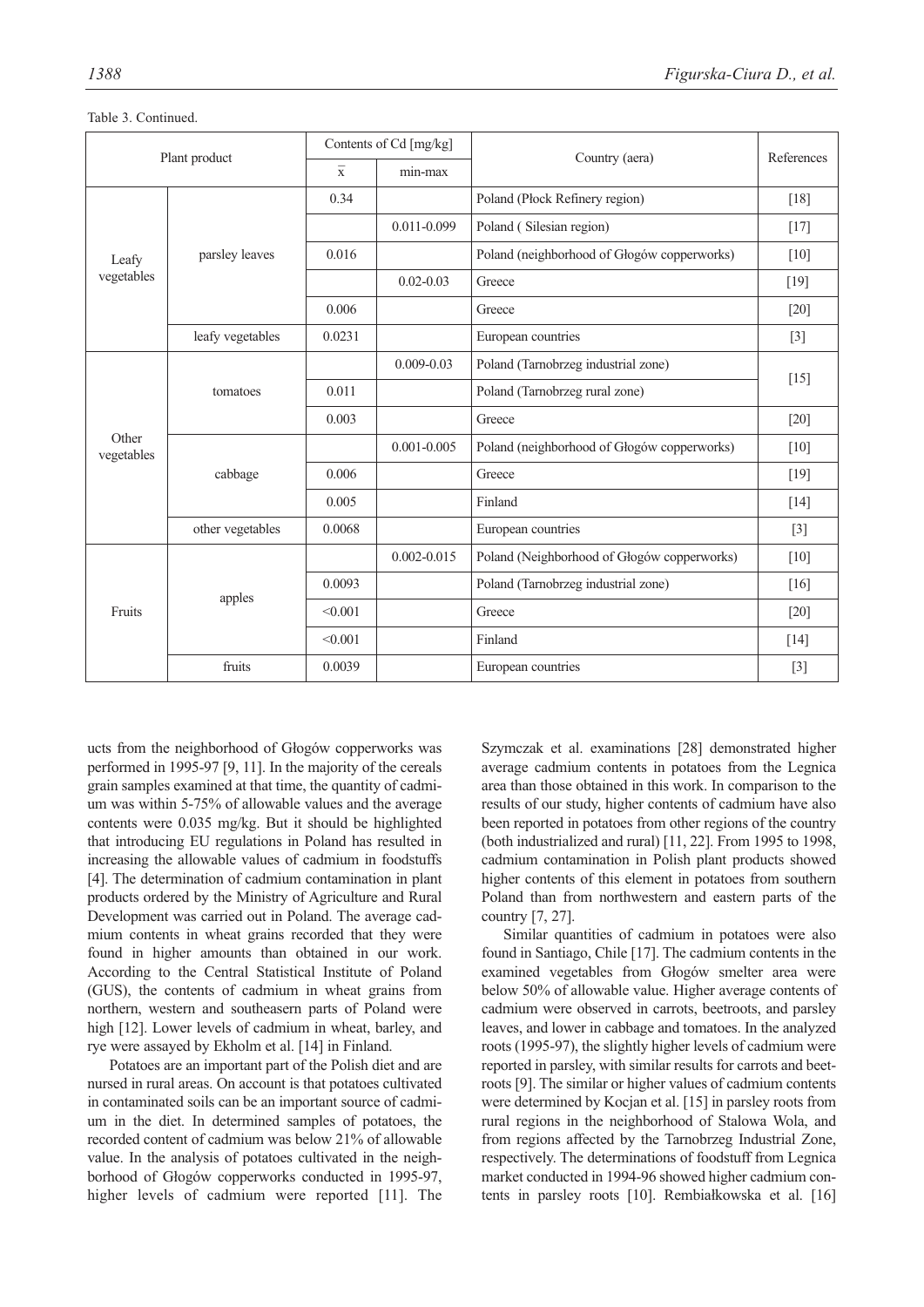demonstrated that the concentration of cadmium in beetroots, parsley roots, and carrots from organic farming were statistically higher than cadmium concentrations recorded in root vegetables from standard crop. Higher contents of cadmium in parsley leaves and roots, carrots, and beetroots were determined in samples collected in the Mazovian Refinery and Petrochemical Works of the Płock region [17]. Investigations carried out in Greece compared the contents of metals in vegetables growing in two regions of the northwestern part of the country, characterized by low pollution (Preveza city) and high industrialization (Ioannina) [19]. In samples of parsley from both areas, the average contents of cadmium were similar to those obtained in the present work.

In analysis of carrot by Stalikas et al. [18] in Greece, the mean cadmium concentration was slightly lower than these presented in this paper. The average cadmium content in tomatoes was approx. 11% of allowable quantities. In comparison with this study, cadmium contents in tomatoes for industrial and rural areas of the country were similar or slightly higher [15]. The contents of cadmium in tomatoes analyzed by Karavoltsos et al. [19] were similar to the results obtained in the reported study. The average concentration of cadmium in cabbage was approx. 2% of allowable value and was found at the same level as that determined in this area in 1995-97 [9]. The content of cadmium in cabbage from the Greek market was similar to results obtained in the reported study. Similar levels of cadmium in cabbage were also assayed by Ekholm et al. in Finland [14]. The contents of cadmium in apples and pears from different locations in the neighborhood of the Głogów copperworks were just 2% to 6% of allowable quantity. Determined quantities of cadmium did not exceed 0.012 mg/kg, and were similar to that determined in 1995-97 in this region [9]. Examinations of fruits from the Tarnobrzeg Industrial Zone showed similar average cadmium contents in apples and pears for industrial and check areas [11]. Analyzed contents of cadmium in apples from the Greek market were lower than results obtained in the reported study [9]. Lower levels of cadmium in apples were assayed also by Ekholm et al. in Finland [5].

The contents of cadmium were determined on 18 product samples from the protection zone around the Legnica copperworks excluding consumption growing. The examinations covered apples and pears from former home gardens and wild blackberries and rosehips as well. The cadmium content in apples from the neighborhood of Legnica copperworks ranged between 0.002-0.004 mg/kg and did not exceed 8% of allowable quantities, and in the case of pears ranged between 8-16% of allowable quantity. In blackberries and rosehips, the quantities of cadmium ranged between 0.002-0.038 mg/kg, which corresponds to 4-7% of allowable values.

The presence of chemical contaminations including toxic metals is one of the basic criteria for evaluating food safety. The legal regulations for metal limits in foodstuffs are usually compromised between expected values from the health point of view, and it is actually possible to obtain satisfactory produce with low contamination levels.

EU Commission Regulation No. 466/2001 [4], which is referred to in Polish standards for maximum allowable contamination levels when the study was performed, recommends establishing maximum allowable cadmium contents as low as can practicably be achieved.

The obtained results show that cadmium contents in the investigated vegetables and fruits from the area of copperworks were rather low, and mostly comparable to those reported in other regions of Poland and other countries.

## **Conclusions**

- 1. The examined crops grown in the neighborhood of Głogów copperworks fulfilled the requirements of current regulations of cadmium concentrations (except one sample of grain).
- 2. Cadmium concentrations in the samples of fruit from the neighborhood of Legnica copperworks were low and did not exceed the limits established in Europe.

## **Acknowledgements**

Investigations were carried out on the initiative and on commission of the Copper Mining and Smelting Combine, Poland (KGHM POLSKA MIEDŹ S.A.)

### **References**

- 1. Commission regulation (EC) No 1881/2006 of 19 December **2006** setting maximum levels for certain contaminants in foodstuffs (OJ L 364, 20.12.2006).
- 2. PIOTROWSKA M. Impact of soil pollution on the cadmium content in crop plant., Arch. Ochr. Śr., **23**, (3-4), 201, **1997** [In Polish].
- 3. Scientific Opinion of the Panel on Contaminants in the Food Chain Cadmium in food, The EFSA Journal, **980**, 1-139, **2009**.
- 4. BIENIEK K., SAŁACKI T. Environment conditions of Legnica District, Ped. Pol., **4**, 61, **1996** [In Polish].
- 5. JASIŃSKI A.: Effects of KGHM Polska Miedź S.A. to protect the air in the Copper Basin. Mat. Conf. Science.: Environment and child health, the Foundation for Children Copper Basin, Legnica **2003** [In Polish].
- 6. Report on State of Environment in Lower Silesia in 2007; Regional Inspectorate for Environment Protection (RIEP) in Wrocław, **2008** [In Polish].
- 7. LARSEN E.H., ANDERSEN N. L., MOLLER A., PETERSEN A., MORTENSEN G. K., PETERSEN J. Monitoring the content and intake of trace elements from food in Denmark. Food Addit. Contam., **19**, (1), 33, **2002**.
- 8. SAPONAR-POSTRUZNIK J., BAZULIC D., KUBALA H., BALIST L. Estimation of dietary intake of lead and cadmium in the general population of the Republic of Croatia, Sci. of Total Environ., **177**, 31, **1996**.
- 9. ORZEŁ D., FIGURSKA-CIURA D., BRONKOWSKA M., STYCZYŃSKA M., ŻECHAŁKO-CZAJKOWSKA A., Assessment of food products pollution by heavy metals from the emision region of copperfoundry 'Głogów'. Part I. Cereal grains., **37**, (4), 317, **2004.**